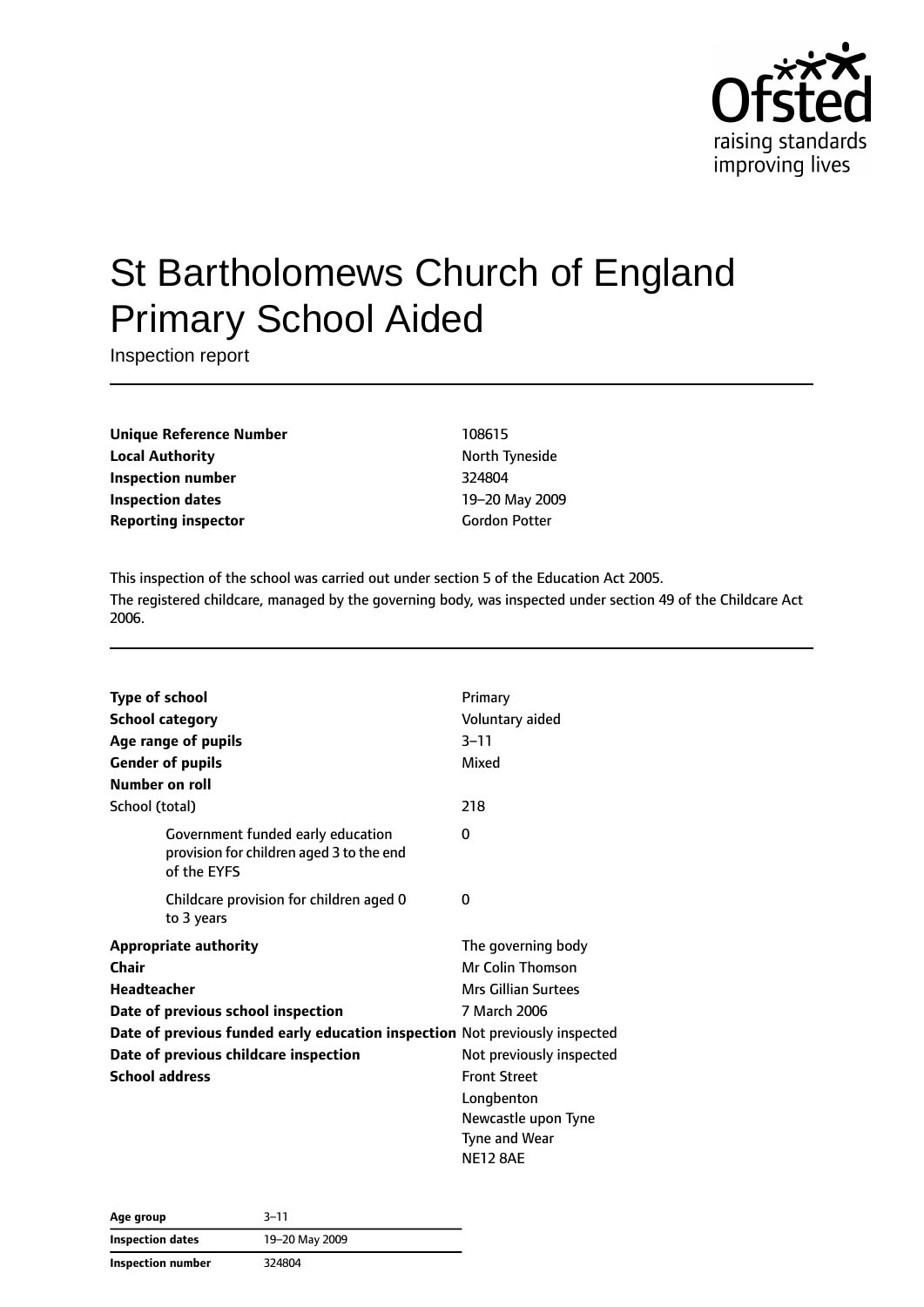**Telephone number** 0191 2007466 **Fax number** 0191 2007467

| Age group         | $3 - 11$       |
|-------------------|----------------|
| Inspection dates  | 19-20 May 2009 |
| Inspection number | 324804         |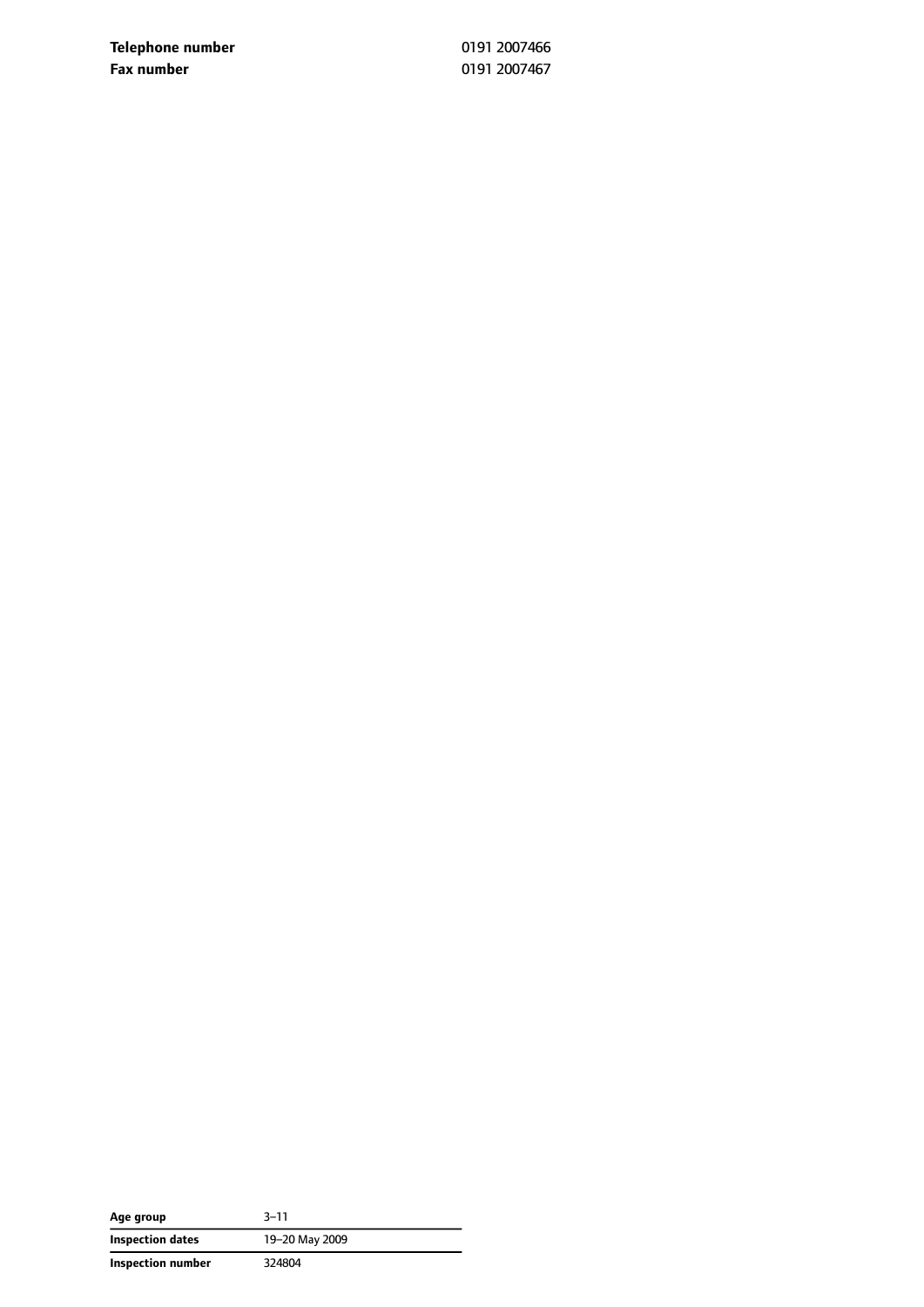© Crown copyright 2009

.

#### Website: www.ofsted.gov.uk

This document may be reproduced in whole or in part for non-commercial educational purposes, provided that the information quoted is reproduced without adaptation and the source and date of publication are stated.

Further copies of this report are obtainable from the school. Under the Education Act 2005, the school must provide a copy of this report free of charge to certain categories of people. A charge not exceeding the full cost of reproduction may be made for any other copies supplied.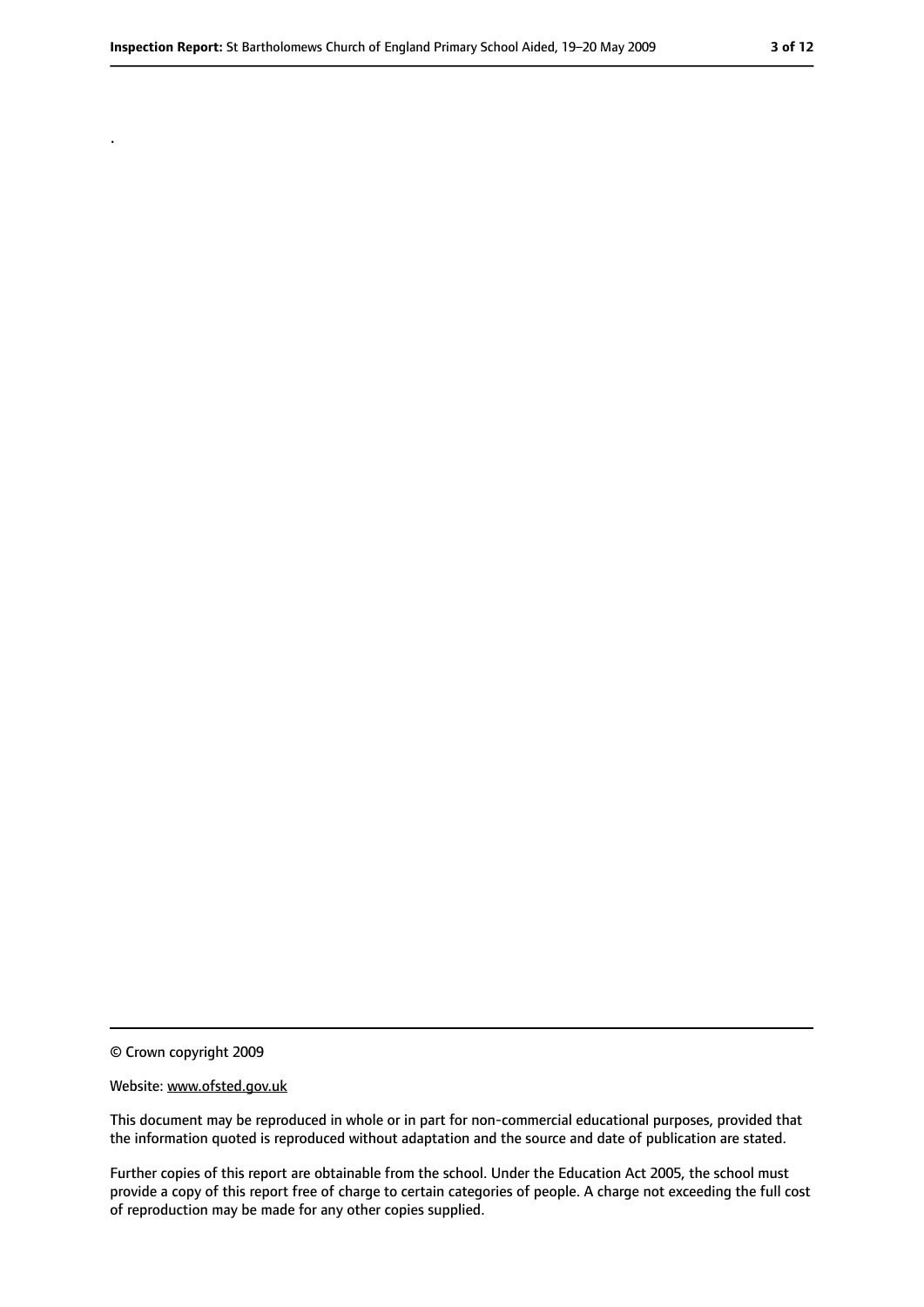# **Introduction**

The inspection was carried out by two additional inspectors.

### **Description of the school**

This is an average sized primary school, which serves an area of social advantage. However, pupils come from a wide range of social backgrounds. The proportion of pupils eligible for free school meals is below average. The proportion of pupils from minority ethnic backgrounds is below average. The proportion of pupils with learning difficulties and/or disabilities and those with a statement of special educational need, is average. The school has the Healthy Schools Award and Activemark. Fewer children leave or join the school during the school year than is usual. Children enter the Nursery class of the Early Years Foundation Stage in the autumn term following their third birthday. The school's Early Years Foundation Stage comprises a Nursery and Reception class.

### **Key for inspection grades**

| Grade 1 | Outstanding  |
|---------|--------------|
| Grade 2 | Good         |
| Grade 3 | Satisfactory |
| Grade 4 | Inadequate   |
|         |              |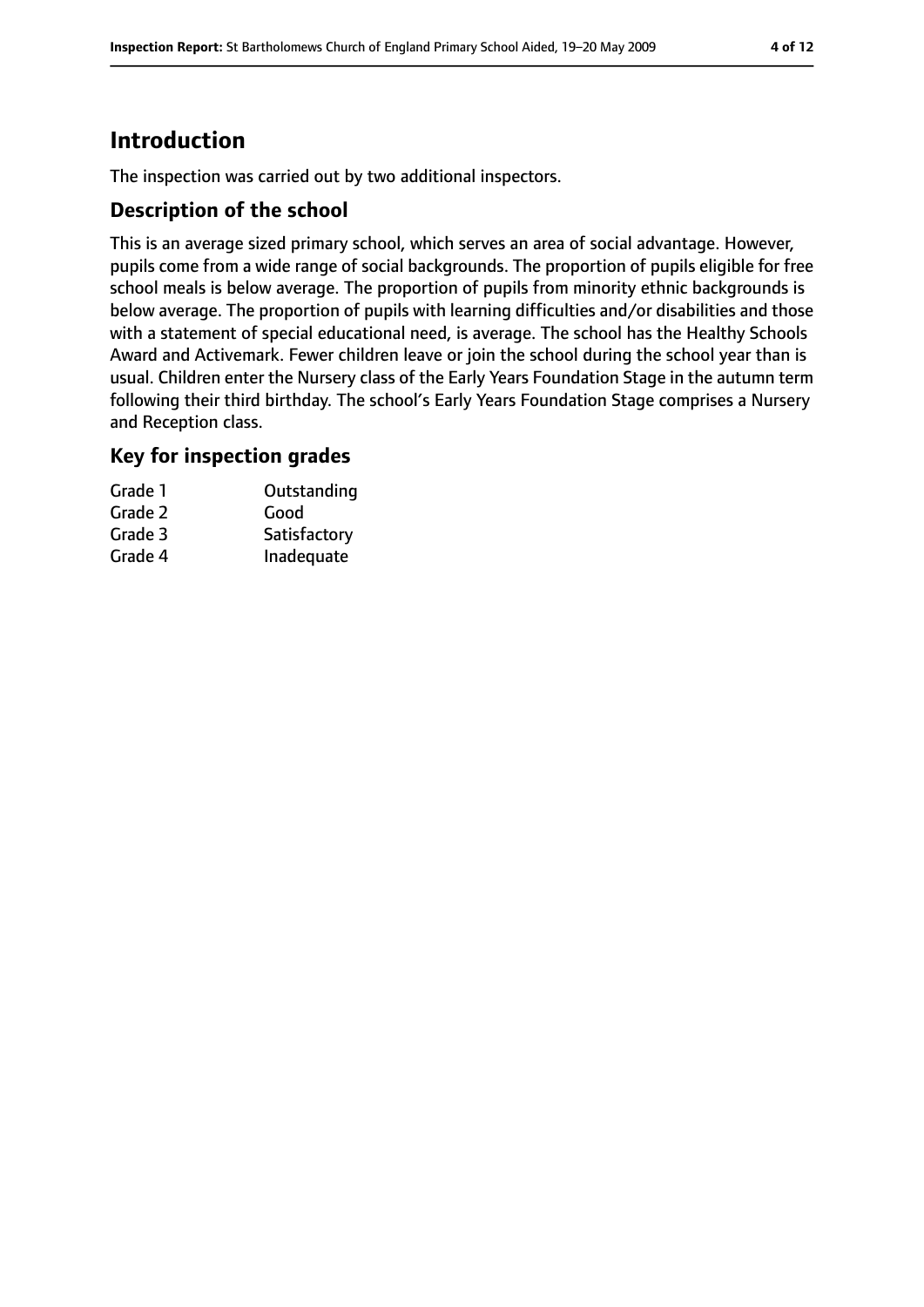# **Overall effectiveness of the school**

#### **Grade: 2**

This is a good and improving school. Pupils have good personal development and achieve well because they are well cared for and teachers enthuse them with a range of interesting learning activities. Most parents support the school and the way it encourages their children to develop care and appreciation for others in accordance with its Christian values. One parent summed this up by writing, 'The Christian ethos and the good teaching help produce happy, healthy and clever children. The care and attention they receive helps them to grow and mature. They enjoy learning because of the inspiration, motivation and dedication of the staff.'

Pupils engage in a range of exciting learning activities which are well matched to their abilities and which offer them many opportunities to learn together. Teachers use questions well to encourage pupils to develop their ideas. Occasionally, they miss opportunities to allow pupils to discuss ideas first with their friends. Some strengths in learning are the way pupils can focus on independent tasks and take pride in their work, and the way teachers increasingly encourage pupils to develop their writing skills in subjects other than English. Good, and sometimes outstanding, teaching makes clear to pupils what they will learn and how well they have learned it.

Daily on-going marking offers pupils good advice on how to improve individual pieces of work. However, pupils do not have a clear enough understanding of the national curriculum level at which they are working and how to reach the next level, especially in mathematics.

Although cohorts vary across time, children enter the Nursery with skills which are typically in line with or slightly above what is expected for their age. Test results at the end of Year 6 are typically above national averages and represent good progress for pupils. However, in 2008, while results in English were well above average, results in mathematics were average and represented satisfactory progress for these pupils. Evidence seen during the inspection indicates that initiatives to improve standards in mathematics have had an impact and pupils currently in Year 6 are working towards achieving challenging targets, linked to above average standards. Pupils make good progress across school.

Good relationships and sensitive support from a caring staff promote good levels of personal development. Pupils know that there is always someone to turn to if they need help. Attendance is good. Pupils' behaviour is good and contributes to their enjoyment of school. Pupils readily take on responsibilities, such as being school council members or helpers of younger children. Pupils develop a good understanding of how to keep healthy and stay fit because the school strongly promotes these aspects. The school's strong focus on pupils' personal development and enhancing their skills in literacy, numeracy and information and communication technology (ICT) gives them a good preparation for their future economic well-being. Pupils' spiritual, moral, social and cultural development is good and is based on the school's commitment to developing pupils' awareness of local culture, the arts and the importance of faith in people's lives.

Leadership and management are good. The excellent leadership of the headteacher, well supported by the senior leadership team, ensures that the school has a very clear understanding of strengths and what needs to be done to improve further. Staff work together extremely closely to ensure that the needs of individual pupils are met. Governance is good because governorsstrongly support the school, have close links with individual classes and offer challenge to raise standards further. Based on the improvements made since the last inspection and the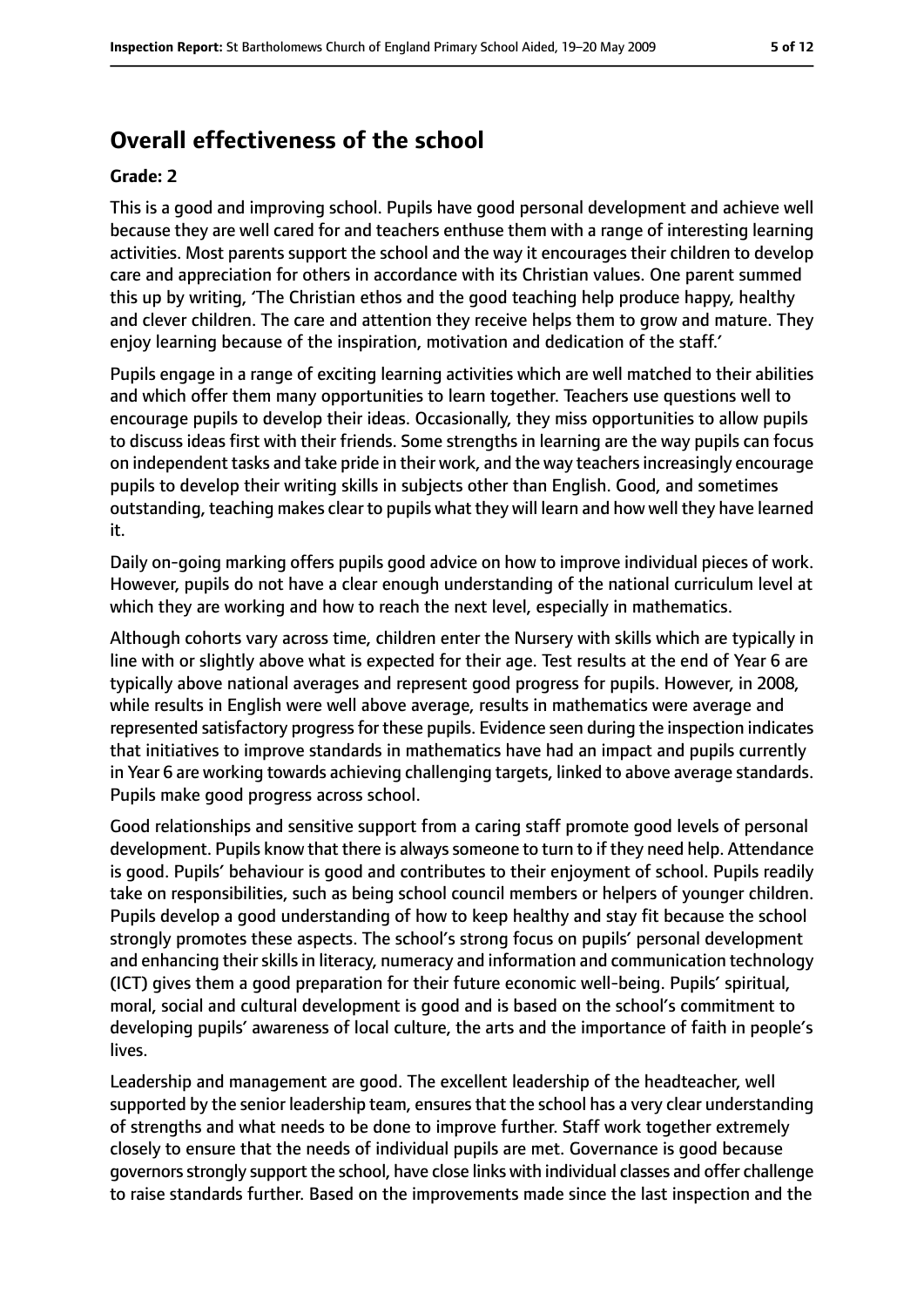clear focus on initiatives which have improved target-setting procedures and provision in the Early Years Foundation Stage, the school has good capacity to improve.

### **Effectiveness of the Early Years Foundation Stage**

#### **Grade: 2**

While cohorts vary, children currently enter the Nursery class with skills which are typically in line with what is expected for their age. Pupils currently in Year 1 left the Early Years Foundation Stage with skills which were broadly average and this represented satisfactory progress from their starting points. Evidence seen during the inspection shows that children currently in the Early Years Foundation Stage make good progress because teaching and the range of learning experiences are good. While the Early Years Foundation Stage is led and managed by the Year 2 teacher, leadership is good as she coordinates the planning, manages the data and oversees the transition of children into Year 1. Teachers have developed a clear view of how pupils learn, use clear assessment procedures and plan together well to ensure that work is well matched to the needs of children. The balance between child-initiated and teacher-led activities is developing, although the range of activities which children choose for themselves is limited. Good developments to the outdoor provision have enabled seamless access to well-resourced learning areas. Children are very well nurtured and their health, safety and happiness are of paramount importance. This helps them to settle quickly into school and to develop the confidence to learn and play together. They thrive on role-play and investigation; for example, they were thrilled when they discovered a centipede in the garden. Teachers take account of parents' views and keep parents very well informed of their children's progress.

### **What the school should do to improve further**

- Ensure that pupils know exactly the level at which they are working and how to reach the next level, especially in mathematics.
- Further develop the range of child-initiated activities in the Early Years Foundation Stage.
- Strengthen provision for promoting community cohesion.

# **Achievement and standards**

#### **Grade: 2**

Standards are above average and achievement is good. Pupils enter the school with skills which are broadly in line with or slightly above national expectations. Results in the 2008 tests at the end of Year 2 were above average overall and in reading and writing. Pupils made good progress in English. However, standards in mathematics were broadly average, representing satisfactory progress for these pupils. Results in the 2008 tests at the end of Year 6 were above average overall and in English they were well above average. Results in mathematics were broadly average. This represented good progress for these pupils, except in mathematics where progress was satisfactory. Evidence seen during the inspection indicates that improvements to the teaching of mathematics have resulted in pupils making good progress across school. Pupils currently in Year 6 are well placed to achieve challenging targets and reach above average standards. This represents good progress for these pupils when their starting points are taken into account. Pupils achieve highly in the arts and sport because of the strength of the school's commitment to these areas. Pupils with learning difficulties and/or disabilities make good progress because of the good teaching and support they receive.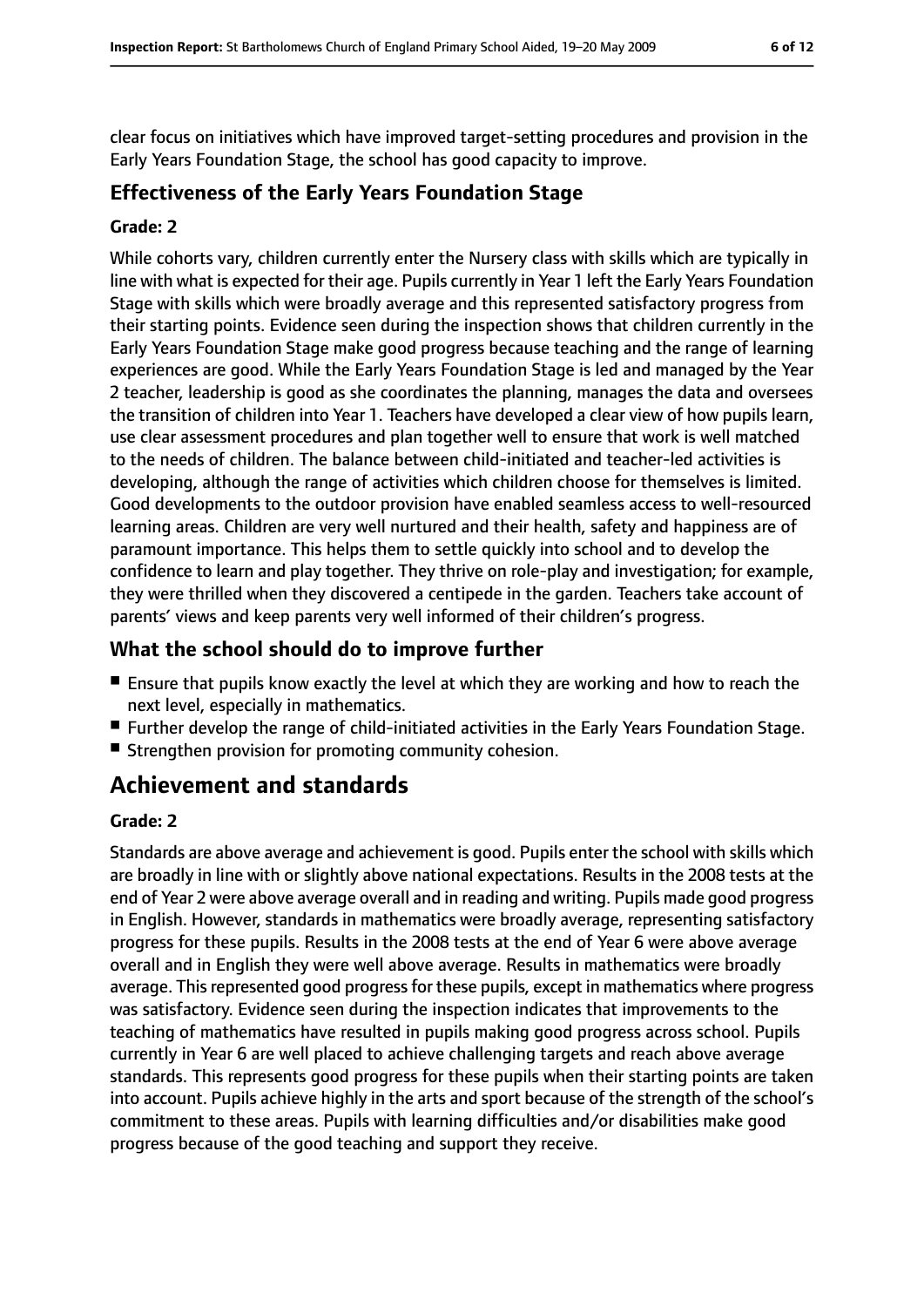# **Personal development and well-being**

#### **Grade: 2**

Pupils enjoy school because they feel safe and secure. The school's Christian values help them care well for one another and appreciate one another's differences, showing concern for those less fortunate than themselves. Pupils have a good understanding of other faiths and cultures and of the multi-ethnic make up of modern Britain. Their spiritual and cultural awareness is good because of their involvement in the life of the church and their enjoyment of activities in local history and the arts which develop their self-confidence. Behaviour in lessons and around school is good and pupils show keen interest in their learning. They are aware of the need to eat healthily and to take regular exercise, and they enjoy the many opportunities the school offers them to stay fit. Their enjoyment of school is good, because they enjoy the chance in lessons to explore and investigate. This is reflected in their good attendance. Pupils have many opportunities to take on responsibilities in school. For example, older pupils help younger ones in the Nursery and in Reception with their activities. Pupils make a strong contribution to the local community through work on the environment and through links with local churches and the fire service. Their confidence in group work and speaking and listening, allied to good skills in ICT and above average standards, prepares them well for the next phase of their education.

# **Quality of provision**

### **Teaching and learning**

#### **Grade: 2**

A sound structure and well-established routines in lessons ensure behaviour and relationships are good and pupils are able to work confidently and with great concentration. Work is matched very closely to pupils' individual needs and abilities, so that they are challenged to make good progress. Teachers have good knowledge of the subjects they teach and create activities which hold pupils' interest. For example, in a Year 1 lesson, pupils discussed the ways in which shapes might be changed when halved. Pupils of all abilities contributed, skilfully quided by the teacher. Indeed, the use of questions to encourage pupils to develop their thinking is a strength of teaching. Teachers encourage pupils to work responsibly, both individually and alongside each other, although they occasionally miss opportunities to allow pupils to share ideas with a partner. The special educational needs coordinator and teaching assistants work closely with teachers and contribute strongly to the learning of children with learning difficulties and/or disabilities. These pupils are included fully in class activities and make good progress as a result.

#### **Curriculum and other activities**

#### **Grade: 2**

All groups of learners benefit from a wide and balanced range of activities in all subjects, and the work that pupils do is matched carefully to their abilities. Provision for ICT is good so that pupils develop skills in using programs that enhance and support learning. Strong provision for history, geography and religious education supports pupils' understanding of other faiths and cultures and life in other countries, especially through links with a school in India. Pupils enjoy opportunities to learn French. A comprehensive programme of personal, social, health and citizenship education contributes strongly to pupils' good personal development. A strong focus on developing pupils' literacy and numeracy skills, including an emphasis on developing pupils' writing skills in subjects other than English, helps to ensure that standards are high in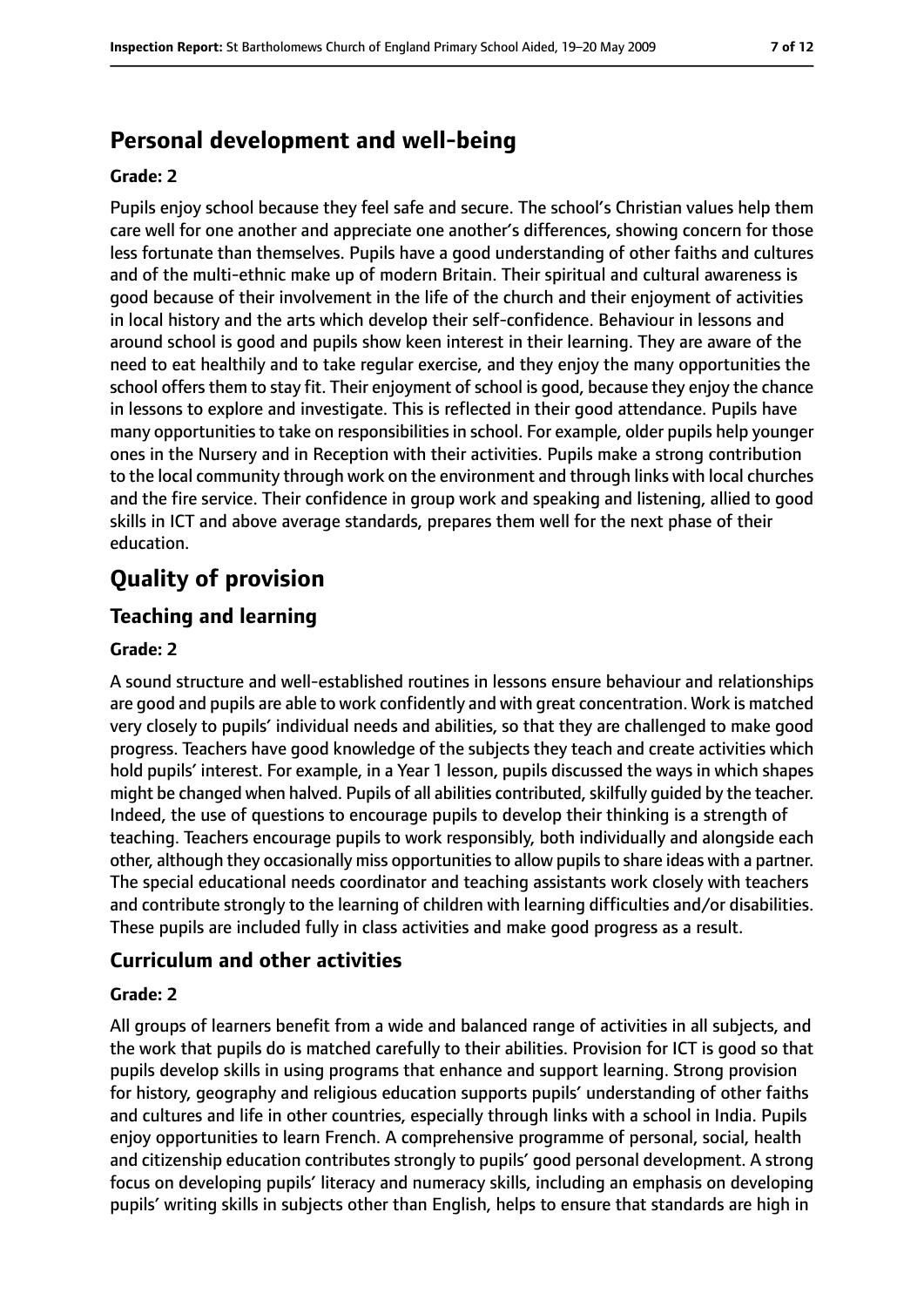writing and rising in mathematics. A strong programme of enrichment activities, including trips to Beamish museum and visits to an environmental residential centre, promotes pupils' enjoyment in learning. A diverse programme of extra-curricular activities, including a range of sporting and arts activities, is enjoyed by many pupils.

### **Care, guidance and support**

#### **Grade: 2**

A strong sense of community, based upon clear Christian values, leads to high-quality care for pupils. Well founded and understood procedures, such as the 'worry boxes' and pupils knowing who they can go to with their problems, contribute to a climate where pupils are protected and supported. Their safety is given the highest priority and procedures related to safeguarding and child protection meet current requirements. Pupils with learning difficulties and/or disabilities receive good support in school, which is enhanced by effective links with outside agencies. Provision is well planned and progress is carefully monitored, resulting in these pupils making good progress. Good transition arrangements are in place so that pupils are well prepared for their move to secondary school. Parents are well informed of their children's progress. Pupils value the information they are given about their progressthrough consistent marking. However, pupils lack a good understanding of how well they are achieving in relation to the National Curriculum levels, especially in mathematics, to help them develop an ability to assess their own work and reach the next level.

# **Leadership and management**

#### **Grade: 2**

Leadership and management are good. The well-respected headteacher has created a positive and caring learning environment. Based on good and clear self-evaluation, and ably supported by the senior leadership team, she has identified clear areas for improvement in the detailed school development plan. Skilful and sensitive development of middle leaders across the school has led to improvements in standards and to the quality of provision in the Early Years Foundation Stage. Leaders at all levels have been made accountable for standards and now feel empowered to manage improvements across school. Data are used well so that lesson planning is focused on what pupils need to learn and on setting challenging targets; this has increased the rates of pupils' progress and raised standards in mathematics. Governance is good as governors strongly support the work of the school, offer challenge to raise standards and work closely alongside teachers to support initiatives. The school's commitment to community cohesion is satisfactory. While governors have considered its implications, and implemented some strategies to promote community cohesion, clear procedures to monitor its impact are underdeveloped. Most parents support the work of the school and the way it cares for and supports their children.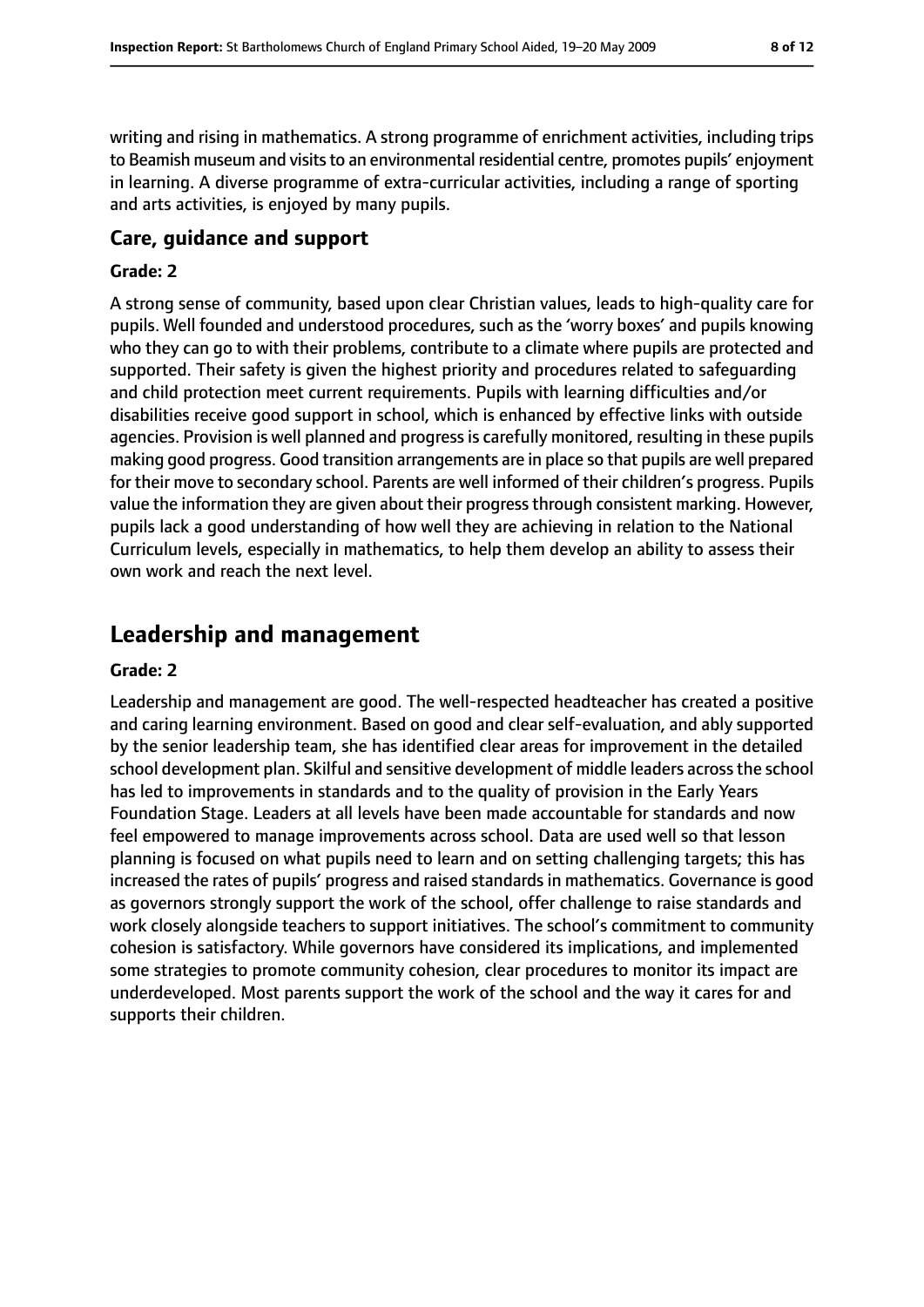**Any complaints about the inspection or the report should be made following the procedures set out in the guidance 'Complaints about school inspection', which is available from Ofsted's website: www.ofsted.gov.uk.**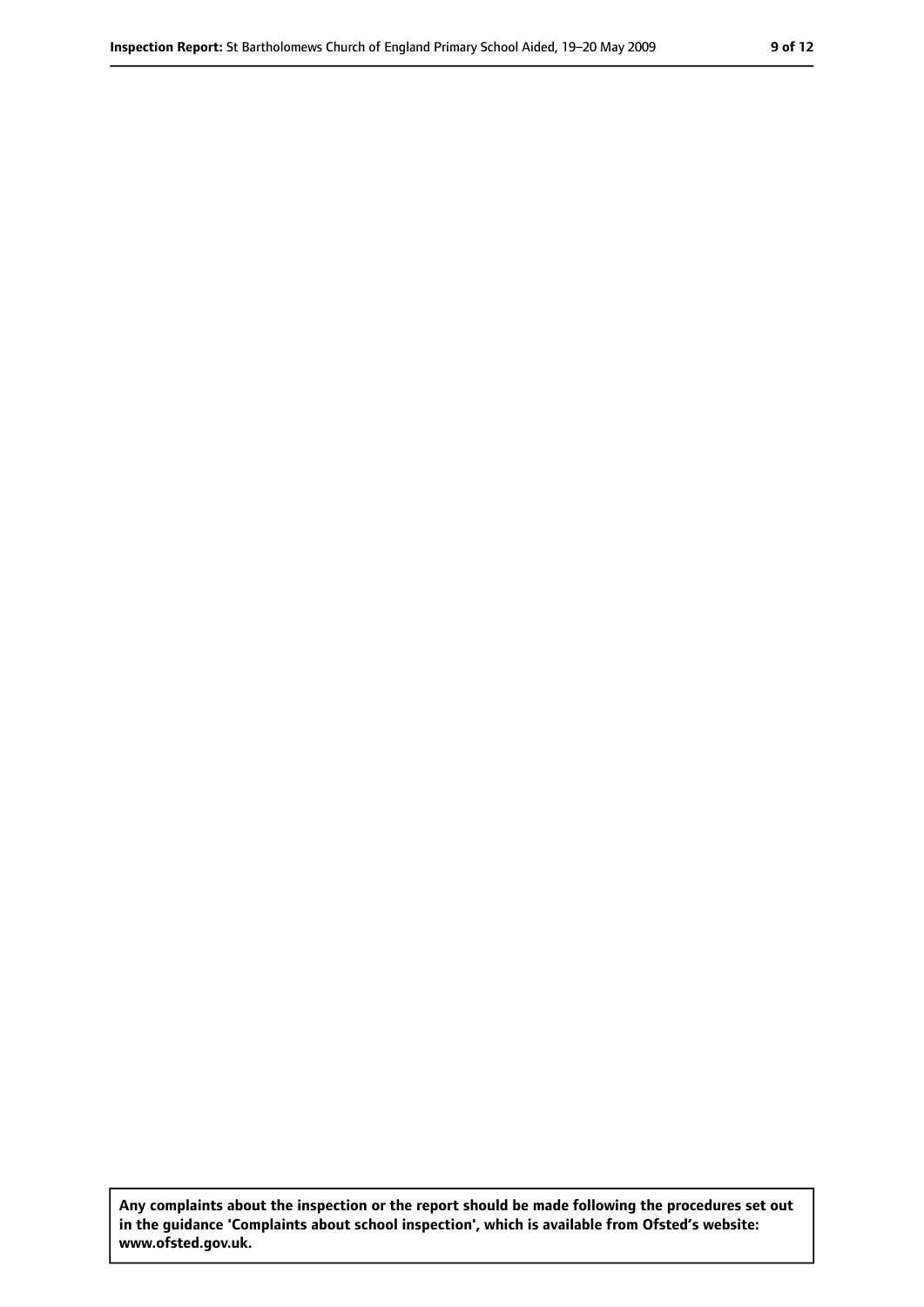# **Inspection judgements**

| $^{\cdot}$ Key to judgements: grade 1 is outstanding, grade 2 good, grade 3 satisfactory, and | <b>School</b> |
|-----------------------------------------------------------------------------------------------|---------------|
| arade 4 inadequate                                                                            | Overall       |

### **Overall effectiveness**

| How effective, efficient and inclusive is the provision of<br>education, integrated care and any extended services in meeting the<br>needs of learners? |     |
|---------------------------------------------------------------------------------------------------------------------------------------------------------|-----|
| Effective steps have been taken to promote improvement since the last<br>inspection                                                                     | Yes |
| How well does the school work in partnership with others to promote learners'<br>well being?                                                            |     |
| The capacity to make any necessary improvements                                                                                                         |     |

# **Effectiveness of the Early Years Foundation Stage**

| How effective is the provision in meeting the needs of children in the<br><b>EYFS?</b>       |  |
|----------------------------------------------------------------------------------------------|--|
| How well do children in the EYFS achieve?                                                    |  |
| How good are the overall personal development and well-being of the children<br>in the EYFS? |  |
| How effectively are children in the EYFS helped to learn and develop?                        |  |
| How effectively is the welfare of children in the EYFS promoted?                             |  |
| How effectively is provision in the EYFS led and managed?                                    |  |

### **Achievement and standards**

| How well do learners achieve?                                                                               |  |
|-------------------------------------------------------------------------------------------------------------|--|
| The standards <sup>1</sup> reached by learners                                                              |  |
| How well learners make progress, taking account of any significant variations<br>between groups of learners |  |
| How well learners with learning difficulties and/or disabilities make progress                              |  |

### **Annex A**

<sup>&</sup>lt;sup>1</sup>Grade 1 - Exceptionally and consistently high; Grade 2 - Generally above average with none significantly below average; Grade 3 - Broadly average to below average; Grade 4 - Exceptionally low.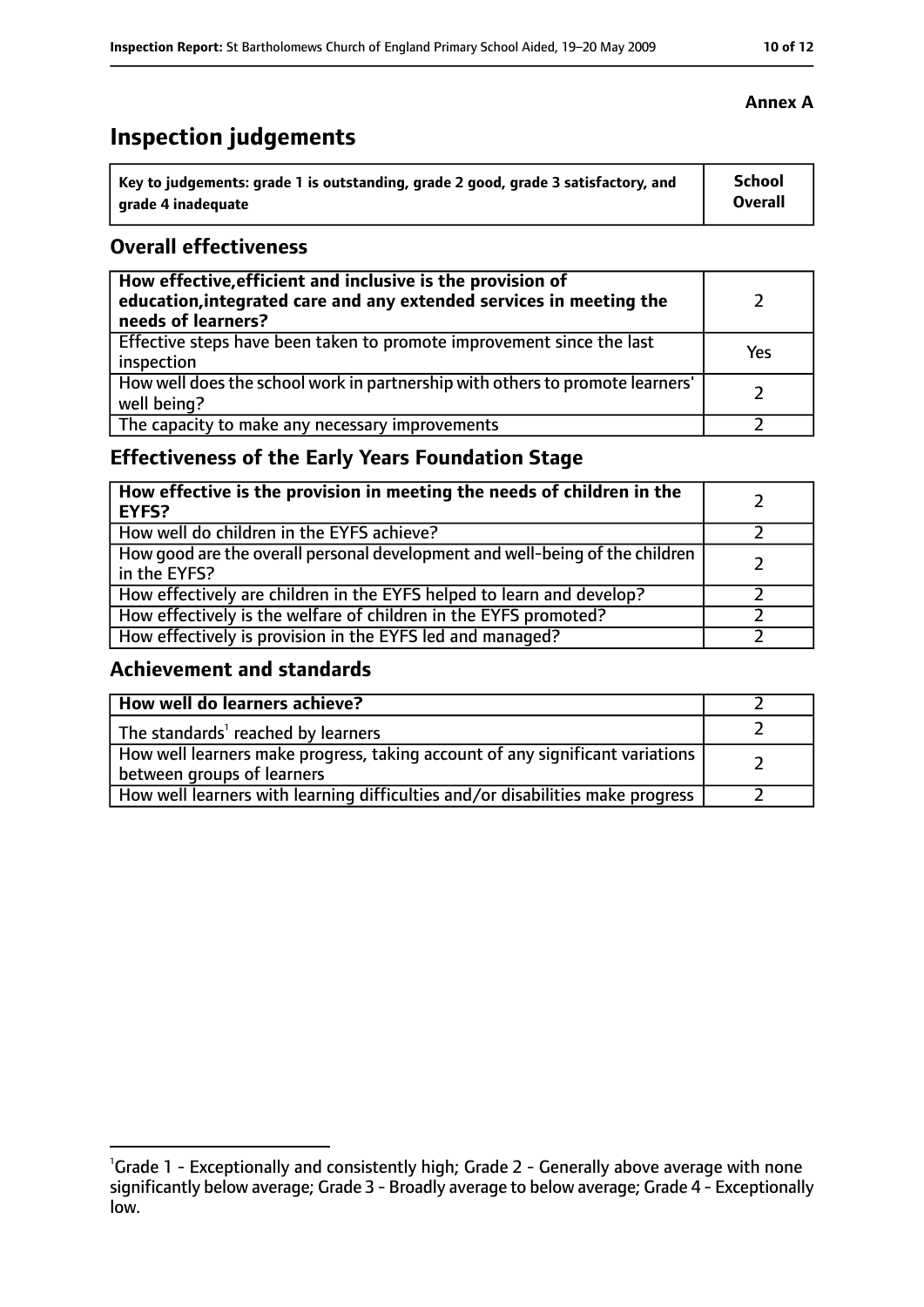# **Personal development and well-being**

| How good are the overall personal development and well-being of the<br>learners?                                 |  |
|------------------------------------------------------------------------------------------------------------------|--|
| The extent of learners' spiritual, moral, social and cultural development                                        |  |
| The extent to which learners adopt healthy lifestyles                                                            |  |
| The extent to which learners adopt safe practices                                                                |  |
| The extent to which learners enjoy their education                                                               |  |
| The attendance of learners                                                                                       |  |
| The behaviour of learners                                                                                        |  |
| The extent to which learners make a positive contribution to the community                                       |  |
| How well learners develop workplace and other skills that will contribute to<br>their future economic well-being |  |

# **The quality of provision**

| How effective are teaching and learning in meeting the full range of<br>learners' needs?              |  |
|-------------------------------------------------------------------------------------------------------|--|
| How well do the curriculum and other activities meet the range of needs and<br>interests of learners? |  |
| How well are learners cared for, quided and supported?                                                |  |

# **Leadership and management**

| How effective are leadership and management in raising achievement<br>and supporting all learners?                                              |     |
|-------------------------------------------------------------------------------------------------------------------------------------------------|-----|
| How effectively leaders and managers at all levels set clear direction leading<br>to improvement and promote high quality of care and education |     |
| How effectively leaders and managers use challenging targets to raise standards                                                                 |     |
| The effectiveness of the school's self-evaluation                                                                                               |     |
| How well equality of opportunity is promoted and discrimination eliminated                                                                      |     |
| How well does the school contribute to community cohesion?                                                                                      | 3   |
| How effectively and efficiently resources, including staff, are deployed to<br>achieve value for money                                          |     |
| The extent to which governors and other supervisory boards discharge their<br>responsibilities                                                  |     |
| Do procedures for safequarding learners meet current government<br>requirements?                                                                | Yes |
| Does this school require special measures?                                                                                                      | No  |
| Does this school require a notice to improve?                                                                                                   | No  |